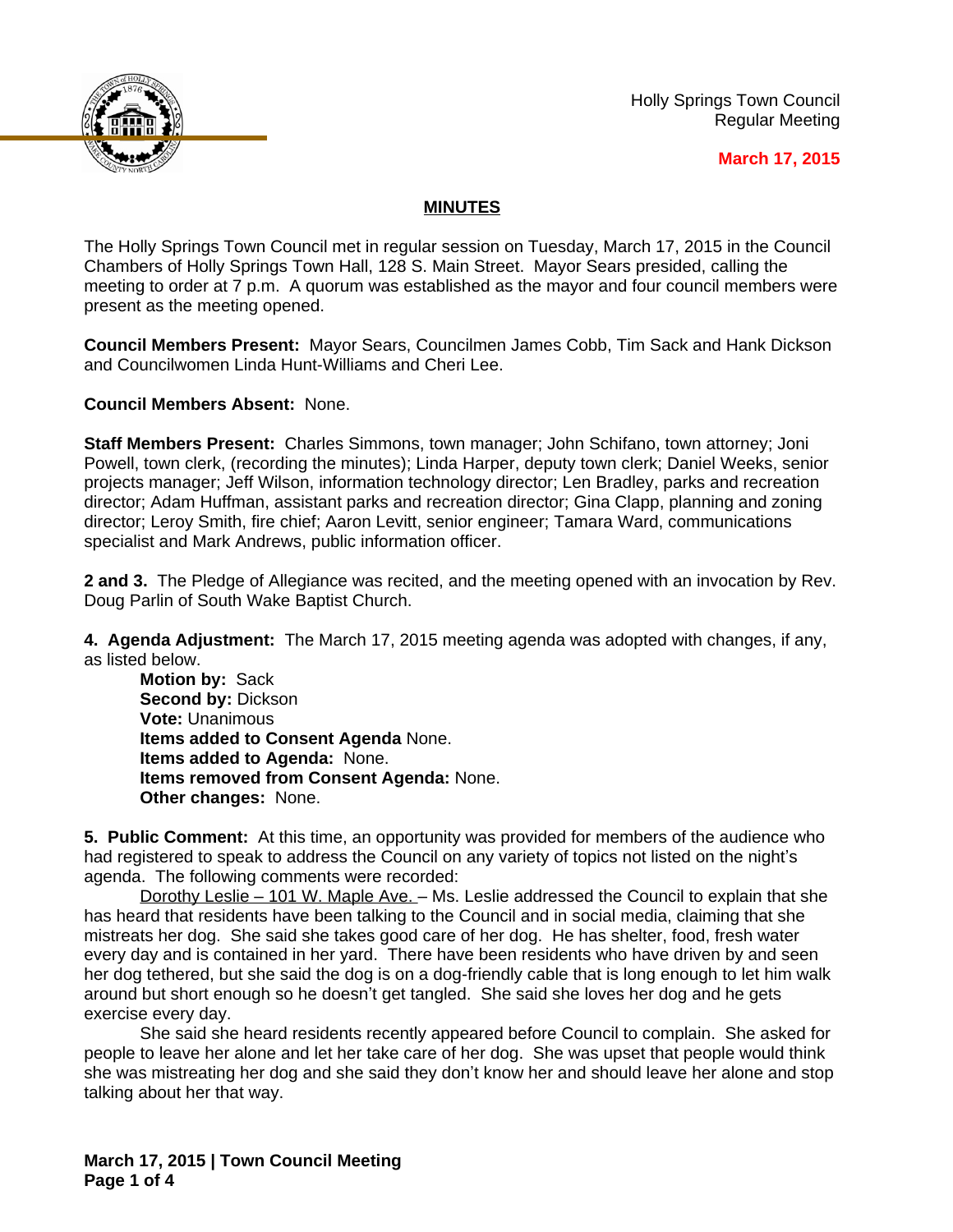**6a. Public Hearing: FY 2015-16 Budget –** Mr. Simmons said the citizens have been invited to provide input as to what they feel are important programs, facilities or services.

He said the purpose of this pre-budget preparation hearing is to give folks a chance to have input before the budget process actually begins instead of having to wait until the end of the process when it may not be feasible to make adjustments.

This hearing is being held in addition to – and not instead of – the public hearing that is required by law later in the budget process. That hearing will be held in May or June.

With that explanation completed, Mayor Sears opened the public hearing. The following input was recorded:

Peter Villadsen, 213 Crissmill Lane - Mr. Villadsen asked the Council to dedicate resources to creating a citizens committee on traffic. He said the committee could alert Town officials to traffic hot spots and become educated about what the Town can and cannot do and help share that information with the community. He also asked if the Town could codify the Unified Development Ordinance in such a way that it would be enforceable. In example, he read from the section on trees that went on at length about how valued trees are to the community but developers are allowed to clear-cut property to build subdivisions.

There being no further input, the public hearing was closed. **Action:** None.

**7. Consent Agenda:** The Council approved a motion to approve all items on the Consent Agenda. The motion carried following a motion by Councilman Sack, a second by Councilman //// and a unanimous vote. The following actions were affected:

7a. Minutes – The Council approved minutes of the Council's meetings held in February, 2015 7b. Optic Fiber Ordinance 15-03 – The Council adopted Ordinance 15-03 amending Chapter 16 of the Holly Springs Town Code. *A copy of Ordinance 15-03 is attached to these minutes.*

7c. Budget Amendment, Middle Creek Force Main Project -- The Council adopted an amendment to the FY 2014-15 budget for land acquisition costs in the Middle Creek force main project. *A copy of budget amendment is attached to these minutes.*

7d. North Main Athletic Complex Change Orders - The Council approved construction contract change orders in the North Main Athletic Complex project.

7e. Budget Amendment Report – The Council received monthly report of amendments to the FY 2014-15 budget approved by the town manager. *A copy of the budget amendment report is attached to these minutes.*

 7f. Budget Amendment, \$359,161- The Council adopted an amendment to the FY 2014-15 budget in the amount of \$359,161 to make funds available for debt payment. *A copy of the budget amendment is attached to these minutes.*

7g. Resolution 15-13 – The Council adopted Resolution 15-13 declaring certain personal property surplus to the needs of the town. *A copy of Resolution 15-13 is attached to these minutes.*

**8a. Golf Cart Ordinance -** Mr. Schifano said that North Carolina law prohibits the operation of unlicensed motorized vehicles (including golf carts) on public roads. There is a recent change to allow for local regulation by ordinance to allow golf carts on town-maintained roads. The attached new ordinance would allow those owners of golf carts to register them with the town and be allowed to operate them on town roads where the posted speed limit is 25 miles per hour or less. These roads would be primarily neighborhood roads. Only those licensed drivers 18 years of old or older would be allowed to operate golf carts on the roads and public vehicular areas. The police department would be responsible for the annual registration process, he said..

Councilman Cobb asked if the seatbelt requirements in other towns had caused pushback from citizens. Chief Herring said it did not come up in conversations.

Councilman Cobb asked if there should be an exception in the ordinance for golf carts involved in a golf game since not all golf carts will be intended for regular street use but may be used in a shotgun start for a golf tournament, for instance.

**March 17, 2015 | Town Council Meeting Page 2 of 4**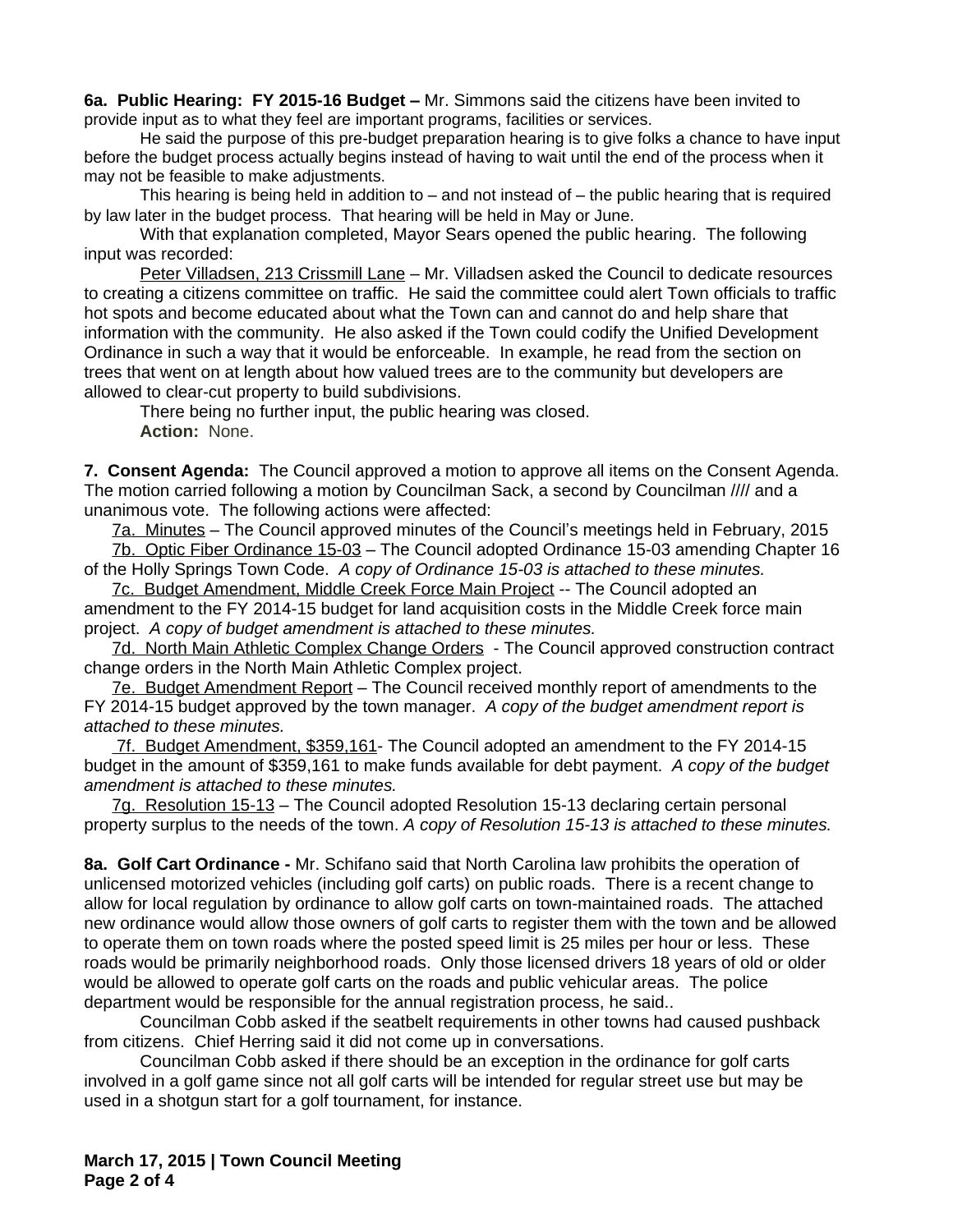Mr. Schifano said an exception in the ordinance would not be necessary since it might be abused. He said police officers could use discretion in individual cases.

In discussion, Council consensus was that the ordinance should be effective July 1 following an education period for citizens, and the fee should be \$50.

**Action:** The Council approved a motion to adopt Ordinance 15-02 amending the town code to add a new Division 7 to Chapter 12, Article VII to include a \$50 registration fee, effective July 1, 2015.

**Motion by**: Dickson **Second by**: Cobb **Vote:** Unanimous. *A copy of Ordinance 15-02 is attached to these minutes.*

**8b. 2015 Street Improvement Project -** Mr. Levitt said the 2015 street improvement project was sent out for bid with bids received and opened on March 11, 2015. The low bidder will be announced at the Council meeting. Staff will recommend awarding the contract. All work will be completed by June 30, 2015. Prior approval was given on the street listing for this contract. The certified bid sheet will be provided to Council at the meeting for reference.

**Action:** The Council approved a motion to award paving contract to Barnhill Contracting Company and adopt a \$1,512,928 amendment to the FY 2014-15 budget to cover the cost of the 2015 street improvement project.

**Motion by**: Cobb **Second by**: Dickson **Vote:** Unanimous. *A copy of the budget amendment is attached to these minutes.*

**9. Other Business:** None other requiring Council action.

**10. Manager's Report:** Mr. Simmons asked the Council to consider an additional agenda item.

Mr. Bradley addressed the Council to explain that the original bid for the North Main Athletic Complex had an alternate for a second set of restrooms. With the apparent grant award from Wake County hotel/motel tax funds, there is the opportunity to add that second restroom building through a change order for \$379,000. Mr. Bradley asked the Council for approval to borrow the funds from the General Fund Fund Balance and pay it back after the grant is received.

**Action:** The Council approved a motion to approve a construction contract change order for \$379,000 to add a second set of restrooms for North Main Athletic Complex Phase 2 project with funding to be covered by a budget amendment

**Motion by:** Sack **Second by:** Dickson **Vote:** Unanimous

None other requiring Council action.

**11. Closed Session:** The Council approved a motion to enter Closed Session, pursuant to North Carolina General Statute 143-318.11(a)(3) to discuss with the town attorney a contract matter regarding construction in the North Main Athletic Complex Phase 1 project.

**Motion by:** Sack **Second by:** Cobb **Vote:** Unanimous

## *General Account of Closed Session – March 17, 2015.*

In general, Council received an update from the town attorney on two mounds of dirt that were created by the contractor on the worksite. One of the mounds is on top of what is called for in

**March 17, 2015 | Town Council Meeting Page 3 of 4**